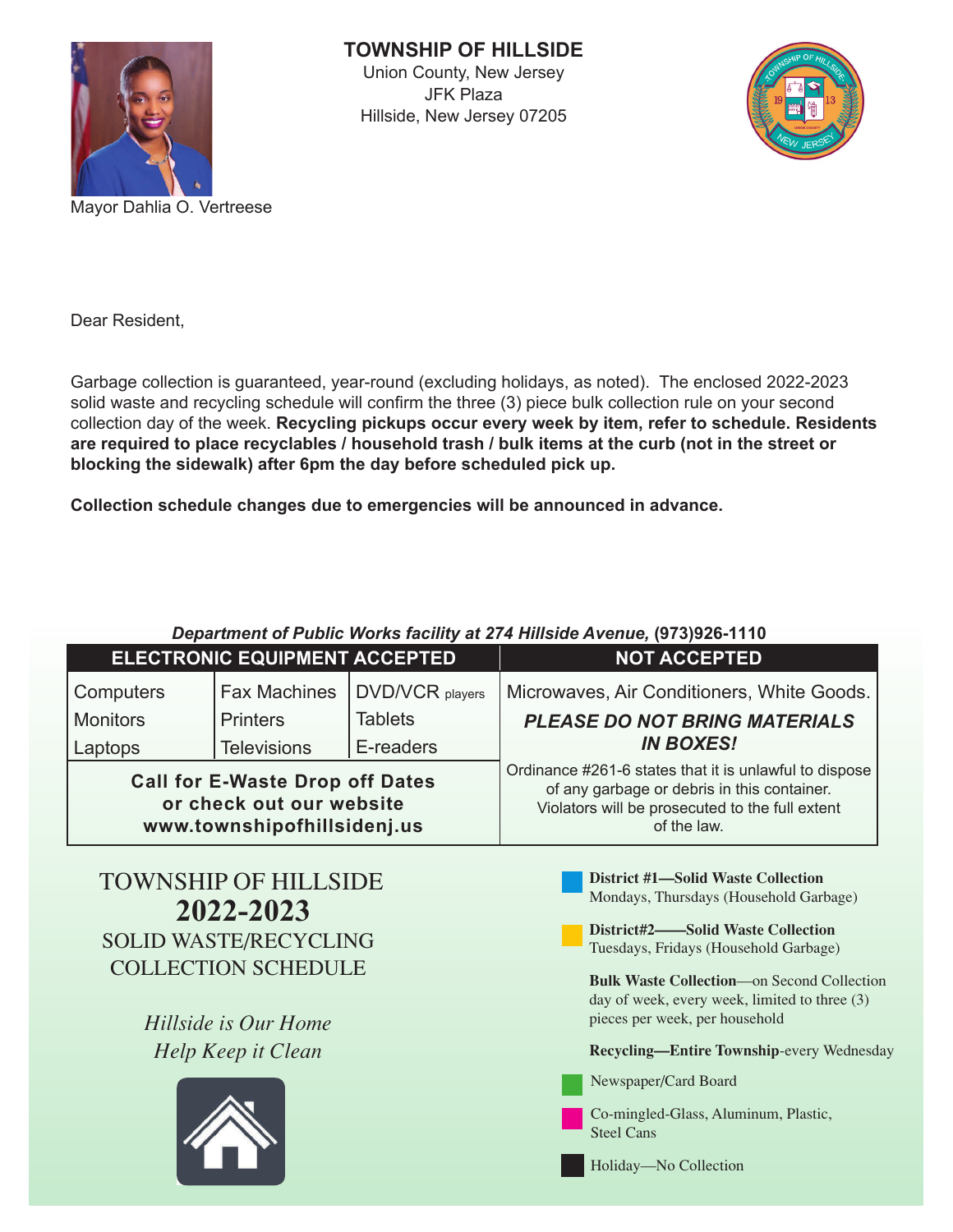# **2022**

|                | <b>JANUARY 2022</b> |    |    |    |                 |    |  |  |  |  |  |  |  |  |  |
|----------------|---------------------|----|----|----|-----------------|----|--|--|--|--|--|--|--|--|--|
| S              | M                   |    | W  |    | F               | S  |  |  |  |  |  |  |  |  |  |
|                |                     |    |    |    |                 |    |  |  |  |  |  |  |  |  |  |
| $\overline{2}$ | 3                   | 4  | 5  | 6  |                 | 8  |  |  |  |  |  |  |  |  |  |
| 9              | 10                  | 11 | 12 | 13 | $1\overline{4}$ | 15 |  |  |  |  |  |  |  |  |  |
| 16             | 17                  | 18 | 19 | 20 | 21              | 22 |  |  |  |  |  |  |  |  |  |
| 23             | 24                  | 25 | 26 | 27 | 28              | 29 |  |  |  |  |  |  |  |  |  |
| 30             | 3 <sub>1</sub>      |    |    |    |                 |    |  |  |  |  |  |  |  |  |  |

| <b>APRIL 2022</b> |    |    |    |    |    |    |  |  |  |  |  |  |  |
|-------------------|----|----|----|----|----|----|--|--|--|--|--|--|--|
| S                 | M  |    | W  |    | F  | S  |  |  |  |  |  |  |  |
|                   |    |    |    |    |    |    |  |  |  |  |  |  |  |
| 3                 | 4  | 5  | 6  | 7  | 8  | 9  |  |  |  |  |  |  |  |
| 10                | 11 | 12 | 13 | 14 | 15 | 16 |  |  |  |  |  |  |  |
| 17                | 18 | 19 | 20 | 21 | 22 | 23 |  |  |  |  |  |  |  |
| 24                | 25 | 26 | 27 | 28 | 29 | 30 |  |  |  |  |  |  |  |
|                   |    |    |    |    |    |    |  |  |  |  |  |  |  |

| <b>JULY 2022</b> |                       |                            |    |    |    |    |  |  |  |  |  |  |  |
|------------------|-----------------------|----------------------------|----|----|----|----|--|--|--|--|--|--|--|
| $\mathbf S$      | M                     | Τ                          | W  | T  | F  | S  |  |  |  |  |  |  |  |
|                  | $\overline{2}$        |                            |    |    |    |    |  |  |  |  |  |  |  |
| 3                | 5<br>9<br>6<br>8<br>4 |                            |    |    |    |    |  |  |  |  |  |  |  |
| 10               | 11                    | 16<br>12<br>13<br>15<br>14 |    |    |    |    |  |  |  |  |  |  |  |
| 17               | 18                    | 19                         | 20 | 21 | 22 | 23 |  |  |  |  |  |  |  |
| 24               | 25                    | 26                         | 27 | 28 | 29 | 30 |  |  |  |  |  |  |  |
| 31               |                       |                            |    |    |    |    |  |  |  |  |  |  |  |

|                | <b>OCTOBER 2022</b> |    |    |    |    |    |  |  |  |  |  |  |  |  |  |
|----------------|---------------------|----|----|----|----|----|--|--|--|--|--|--|--|--|--|
| S              | M                   |    | W  |    | F  | S  |  |  |  |  |  |  |  |  |  |
|                |                     |    |    |    |    |    |  |  |  |  |  |  |  |  |  |
| $\overline{2}$ | 3                   | 4  | 5  | 6  |    | 8  |  |  |  |  |  |  |  |  |  |
| 9              | 10                  | 11 | 12 | 13 | 14 | 15 |  |  |  |  |  |  |  |  |  |
| 16             | 17                  | 18 | 19 | 20 | 21 | 22 |  |  |  |  |  |  |  |  |  |
| 23             | 24                  | 25 | 26 | 27 | 28 | 29 |  |  |  |  |  |  |  |  |  |
| 30             | 31                  |    |    |    |    |    |  |  |  |  |  |  |  |  |  |

|    |    | <b>JANUARY 2022</b> |    |    |    |    |    | <b>FEBRUARY 2022</b> |    |    |        |    |    |    |              |    | <b>MARCH 2022</b> |     |    |    |
|----|----|---------------------|----|----|----|----|----|----------------------|----|----|--------|----|----|----|--------------|----|-------------------|-----|----|----|
| S  | M  |                     | W  |    |    | S  | ິ  | M                    |    | W  |        |    | S  | S  | M            |    | W                 |     | ⊏  | S  |
|    |    |                     |    |    |    |    |    |                      |    |    | ≏<br>ю |    | 5  |    |              |    | ◠<br>⊂            | lЗ  | Δ  | 5  |
| 2  | 3  | 4                   | 5  | 6  |    | 8  | 6  | =                    | 8  | 9  | 10     | 11 | 12 | 6  |              | 8  | 9                 | 10  |    | 12 |
| 9  | 10 |                     | 12 | 13 | 14 | 15 | 13 | 44                   | 15 | 16 | 17     | ເ8 | 19 | 13 | 14           | 15 | 16                | 17  |    | 19 |
| 16 | 17 | 18                  | 19 | 20 |    | 22 | 20 | 21                   | 22 | 23 | 24     | 25 | 26 | 20 | 21           | 22 | 23'               | 24' | 25 | 26 |
| 23 | 24 | 25                  | 26 | 27 | 28 | 29 | 27 | 28                   |    |    |        |    |    | 27 | $28^{\circ}$ | 29 | 30                | 31  |    |    |
| 30 | 31 |                     |    |    |    |    |    |                      |    |    |        |    |    |    |              |    |                   |     |    |    |

|    |    |                 | <b>APRIL 2022</b> |    |              |               |    | <b>MAY 2022</b> |                |    |    |    |    |    |    | <b>JUNE 2022</b> |    |          |             |                |
|----|----|-----------------|-------------------|----|--------------|---------------|----|-----------------|----------------|----|----|----|----|----|----|------------------|----|----------|-------------|----------------|
| S  | M  |                 | W                 |    |              | S             | S  | M               |                | W  |    |    | S  | S  | M  |                  | W  |          | F           | S              |
|    |    |                 |                   |    |              | $\mathcal{D}$ |    | $\Omega$        | 3              | 4  | 5  | 6  |    |    |    |                  | и  | $\Omega$ | З           | $\overline{4}$ |
| 3  |    | 5               | 6                 | ⇁  | $\circ$<br>Õ | 9             | 8  | 9               | $\overline{0}$ | 11 | 12 | 13 | 14 | 5  | 16 |                  | 8  | 9        |             | 11             |
| 10 | 11 | 12              | 13                | 14 | 15           | 16            | 15 | 16              |                | 18 | 19 | 20 | 21 | 12 | 13 | 14               | 15 | 16       |             | 18             |
| 17 | 18 | <b>I.G</b>      | 20                | 21 | 22           | 23            | 22 | 23              | 24             | 25 | 26 | 27 | 28 | 19 | 20 | 2 <sup>1</sup>   | 22 | 23       | $\sqrt{24}$ | 25             |
| 24 | 25 | $\overline{2}6$ | 27                | 28 | ı29          | 30            | 29 | 30              | 31             |    |    |    |    | 26 | 27 | ∣28              | 29 | 30       |             |                |
|    |    |                 |                   |    |              |               |    |                 |                |    |    |    |    |    |    |                  |    |          |             |                |

|    |    |    | <b>JULY 2022</b> |    |           |        |    | <b>AUGUST 2022</b> |    |      |    |                |    |    |    |    | <b>SEPTEMBER 2022</b> |    |    |    |
|----|----|----|------------------|----|-----------|--------|----|--------------------|----|------|----|----------------|----|----|----|----|-----------------------|----|----|----|
| S  | M  |    | W                |    |           | S      | ິ  | M                  |    | W    |    |                |    | S  | M  |    | W                     |    | F  | -S |
|    |    |    |                  |    |           | ົ<br>∼ |    |                    | ⌒  |      | 4  | 5,             | 6  |    |    |    |                       |    | 2  | 3  |
| 3  | 4  | 5, | 6                | =  | 8         | 9      |    | 8                  | 9  | 10   | 11 | $\overline{2}$ | 13 | Δ  | 5. | 6  | –                     | 8  |    | 10 |
| 10 | 11 | 12 | 13               | 14 | 15        | 16     | 14 | 15                 | 16 | 17   | 18 | Ι9ι            | 20 | 11 | 12 | 3  | 14                    | 15 |    | 17 |
| 17 | 18 | 19 | 20               | 21 | <b>22</b> | 23     | 21 | 22                 | 23 | (24) | 25 | 26             | 27 | 18 | 19 | 20 | 21                    | 22 | 23 | 24 |
| 24 | 25 | 26 | 27               | 28 | 29        | 30     | 28 | 29                 | 30 | 31   |    |                |    | 25 | 26 | 27 | 28                    | 29 | 30 |    |
| 31 |    |    |                  |    |           |        |    |                    |    |      |    |                |    |    |    |    |                       |    |    |    |

|    |           | <b>OCTOBER 2022</b> |    |    |    |    |    | <b>NOVEMBER 2022</b> |    |           |         |    |        |    |     |    | <b>DECEMBER 2022</b> |    |     |              |
|----|-----------|---------------------|----|----|----|----|----|----------------------|----|-----------|---------|----|--------|----|-----|----|----------------------|----|-----|--------------|
| S  | M         |                     | W  |    |    | S  | c  | M                    |    | W         |         |    | c<br>œ | S  | M   |    | W                    |    | F   | <sub>S</sub> |
|    |           |                     |    |    |    |    |    |                      |    | 0         | 3       |    | 5      |    |     |    |                      |    | c   | 3            |
| 2  | З         | Δ                   | 5  | 6. |    | 8  | 6  | ⊏                    | 8  | 9         | l10     |    | 12     | 4  | ל   | 6  | ⇁                    | 8  |     | 10           |
| 9  | 10        |                     | 12 | 13 |    | 15 | 13 | 14                   | 15 | 6         | 17<br>1 | ι8 | 19     | 11 | 12  | В  | 14                   | 15 |     | 17           |
| 16 | <b>A7</b> | 8                   | 19 | 20 |    | 22 | 20 | 21                   | 22 | 23        | 24      | 25 | 26     | 18 | 19  | 20 | 21                   | 22 | ∣23 | 24           |
| 23 | 24        | 25                  | 26 | 27 | 28 | 29 | 27 | 28                   | 29 | <b>30</b> |         |    |        | 25 | 26' | 27 | 28                   | 29 | 30  | 31           |
| 30 | 31        |                     |    |    |    |    |    |                      |    |           |         |    |        |    |     |    |                      |    |     |              |

| <b>MARCH 2022</b> |                           |                 |                |    |                 |             |  |  |  |  |  |  |  |
|-------------------|---------------------------|-----------------|----------------|----|-----------------|-------------|--|--|--|--|--|--|--|
| S                 | M                         |                 | W              | т  | Ē               | $\mathbf S$ |  |  |  |  |  |  |  |
|                   |                           |                 | $\overline{2}$ | 3  | 4               | 5           |  |  |  |  |  |  |  |
| 6                 | 12<br>8<br>10<br>'11<br>9 |                 |                |    |                 |             |  |  |  |  |  |  |  |
| 13                | 14                        | 15              | 16             | 17 | 18              | 19          |  |  |  |  |  |  |  |
| 20                | $\overline{21}$           | 22              | 23             | 24 | $2\overline{5}$ | 26          |  |  |  |  |  |  |  |
| 27                | 28                        | $\overline{29}$ | 30             | 31 |                 |             |  |  |  |  |  |  |  |
|                   |                           |                 |                |    |                 |             |  |  |  |  |  |  |  |

| <b>JUNE 2022</b> |    |    |    |                |    |    |  |  |  |  |  |  |  |
|------------------|----|----|----|----------------|----|----|--|--|--|--|--|--|--|
| $\overline{S}$   | M  |    | W  |                | F  | S  |  |  |  |  |  |  |  |
|                  |    |    |    | $\overline{2}$ | 3  | 4  |  |  |  |  |  |  |  |
| 5                | 6  |    | 8  | 9              | 10 | 11 |  |  |  |  |  |  |  |
| 12               | 13 | 14 | 15 | 16             | 17 | 18 |  |  |  |  |  |  |  |
| 19               | 20 | 21 | 22 | 23             | 24 | 25 |  |  |  |  |  |  |  |
| 26               | 27 | 28 | 29 | 30             |    |    |  |  |  |  |  |  |  |
|                  |    |    |    |                |    |    |  |  |  |  |  |  |  |

|    |    | <b>SEPTEMBER 2022</b> |    |    |                |    |
|----|----|-----------------------|----|----|----------------|----|
| S  | M  |                       | W  |    | F              | S  |
|    |    |                       |    |    | $\overline{2}$ | 3  |
| 4  | 5  | 6                     |    | 8  | 9              | 10 |
| 11 | 12 | 13                    | 14 | 15 | 16             | 17 |
| 18 | 19 | 20                    | 21 | 22 | 23             | 24 |
| 25 | 26 | 27                    | 28 | 29 | 30             |    |
|    |    |                       |    |    |                |    |

|    |    | <b>DECEMBER 2022</b> |    |    |                |    |
|----|----|----------------------|----|----|----------------|----|
| S  | M  |                      | W  |    | F              | S  |
|    |    |                      |    |    | $\overline{2}$ | 3  |
| 4  | 5  | 6                    | 7  | 8  | 9              | 10 |
| 11 | 12 | 13                   | 14 | 15 | 16             | 17 |
| 18 | 19 | 20                   | 21 | 22 | 23             | 24 |
| 25 | 26 | 27                   | 28 | 29 | 30             | 31 |
|    |    |                      |    |    |                |    |

No collection on the following holidays: Memorial Day (Mon., May 30), 4th of July (Mon, July 4), Labor Day (Mon., Sept. 5), Thanksgiving Day (Thurs,. Nov. 24)

**District #1—Solid Waste Collection**  Mondays, Thursdays (Household Garbage)

**District#2——Solid Waste Collection**  Tuesdays, Fridays (Household Garbage)

**Bulk Waste Collection**—on Second Collection day of week, every week, limited to three (3) pieces per week, per household

**Recycling—Entire Township**-every Wednesday

Newspaper/Card Board

Co-mingled-Glass, Aluminum, Plastic, Steel Cans

Holiday—No Collection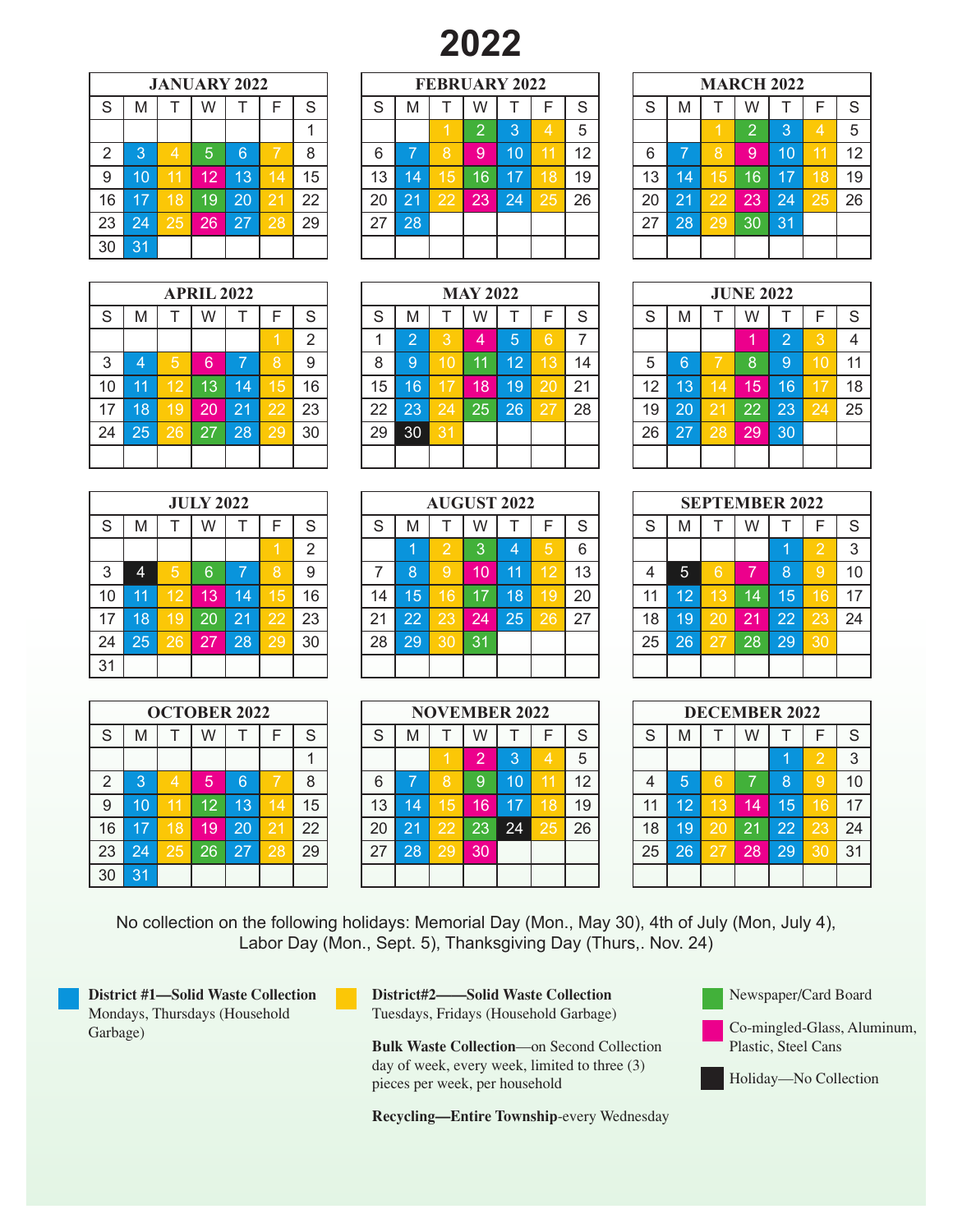## **2023**

|    | <b>JANUARY 2023</b> |                 |    |                |                 |    |  |  |  |  |  |  |  |  |
|----|---------------------|-----------------|----|----------------|-----------------|----|--|--|--|--|--|--|--|--|
| S  | M                   |                 | W  |                | F               | S  |  |  |  |  |  |  |  |  |
|    | $\overline{2}$      | 3               | 4  | $\overline{5}$ | 6               |    |  |  |  |  |  |  |  |  |
| 8  | 9                   | 10              | 11 | 12             | $1\overline{3}$ | 14 |  |  |  |  |  |  |  |  |
| 15 | 16                  | 17              | 18 | 19             | 20              | 21 |  |  |  |  |  |  |  |  |
| 22 | 23                  | $\overline{2}4$ | 25 | 26             | 27              | 28 |  |  |  |  |  |  |  |  |
| 29 | 30                  | 31              |    |                |                 |    |  |  |  |  |  |  |  |  |
|    |                     |                 |    |                |                 |    |  |  |  |  |  |  |  |  |

| <b>APRIL 2023</b> |    |                |    |    |    |    |  |  |  |  |  |  |  |
|-------------------|----|----------------|----|----|----|----|--|--|--|--|--|--|--|
| $\mathsf S$       | M  | T              | W  |    | F  | S  |  |  |  |  |  |  |  |
|                   |    |                |    |    |    |    |  |  |  |  |  |  |  |
| $\overline{2}$    | 3  | $\overline{4}$ | 5  | 6  |    | 8  |  |  |  |  |  |  |  |
| 9                 | 10 | 11             | 12 | 13 | 14 | 15 |  |  |  |  |  |  |  |
| 16                | 17 | 18             | 19 | 20 | 21 | 22 |  |  |  |  |  |  |  |
| 23                | 24 | 25             | 26 | 27 | 28 | 29 |  |  |  |  |  |  |  |
| 30                |    |                |    |    |    |    |  |  |  |  |  |  |  |

| <b>JULY 2023</b> |    |    |    |    |    |    |  |  |  |  |  |  |  |
|------------------|----|----|----|----|----|----|--|--|--|--|--|--|--|
| S                | M  |    | W  |    | F  | S  |  |  |  |  |  |  |  |
|                  |    |    |    |    |    |    |  |  |  |  |  |  |  |
| $\overline{2}$   | 3  | 4  | 5  | 6  |    | 8  |  |  |  |  |  |  |  |
| 9                | 10 | 11 | 12 | 13 | 14 | 15 |  |  |  |  |  |  |  |
| 16               | 17 | 18 | 19 | 20 | 21 | 22 |  |  |  |  |  |  |  |
| 23               | 24 | 25 | 26 | 27 | 28 | 29 |  |  |  |  |  |  |  |
| 30               | 31 |    |    |    |    |    |  |  |  |  |  |  |  |

|    |                |    | <b>OCTOBER 2023</b> |    |    |    |
|----|----------------|----|---------------------|----|----|----|
| S  | M              |    | W                   |    | F  | S  |
|    | $\overline{2}$ | 3  | 4                   | 5  | 6  | 7  |
| 8  | 9              | 10 | 11                  | 12 | 13 | 14 |
| 15 | 16             | 17 | 18                  | 19 | 20 | 21 |
| 22 | 23             | 24 | 25                  | 26 | 27 | 28 |
| 29 | 30             | 31 |                     |    |    |    |
|    |                |    |                     |    |    |    |

|    |    |    | <b>JANUARY 2023</b> |    |           |    |    |    |                | <b>FEBRUARY 2023</b> |    |    |    |        |    |             |    | <b>MARCH 2023</b> |     |    |
|----|----|----|---------------------|----|-----------|----|----|----|----------------|----------------------|----|----|----|--------|----|-------------|----|-------------------|-----|----|
| S  | M  |    | W                   |    |           | S  | ົ  | M  |                | W                    |    |    | G  | ິ<br>O | M  |             | W  |                   | ⊏   | S  |
|    | ⌒  |    | 4                   | 5  | ิค        | ⇁  |    |    |                |                      | റ  | Q  |    |        |    |             |    | $\Omega$          | 3   | 4  |
| 8  | 9  |    | 11                  | 12 | 3         | 14 | 5  | 6  |                | 8                    | I9 | 0  | 11 | 5      | 6  |             | 8  | 9                 |     | 11 |
| 15 | 16 | 7  | 18                  | 19 | <b>20</b> | 21 | 12 | 13 | $\overline{4}$ | 15                   | 16 |    | 18 | 12     | 13 |             | 15 | 16                |     | 18 |
| 22 | 23 | 24 | 25                  | 26 | 27        | 28 | 19 | 20 | 21             | 22                   | 23 | 24 | 25 | 19     | 20 | $2^{\circ}$ | 22 | 23                | 24  | 25 |
| 29 | 30 | 31 |                     |    |           |    | 26 | 27 | <b>28</b>      |                      |    |    |    | 26     | 27 | 28          | 29 | 30                | ι31 |    |
|    |    |    |                     |    |           |    |    |    |                |                      |    |    |    |        |    |             |    |                   |     |    |

| M         |    | W  |    |                   | S  | S  | M  |    | W  |    |                 | S  | S  | M              |    | W  |                 | F                | S  |
|-----------|----|----|----|-------------------|----|----|----|----|----|----|-----------------|----|----|----------------|----|----|-----------------|------------------|----|
|           |    |    |    |                   |    |    |    | っ  | Ι3 | 4  | 5               | 6  |    |                |    |    |                 | 2                | 3  |
| 3         | 4  | 5  | 6. |                   | 8  |    | 8  | 9  | 10 | 11 | 12              | 13 | 4  | $\overline{5}$ | 6  | ⇁  | 8               | 9                | 10 |
| 10        |    | 12 | 13 | ۲Α                | 15 | 14 | 15 | 16 |    | 18 | و ا             | 20 | 11 | $12^{\circ}$   | 3  | 14 | 15              |                  | 17 |
| <b>A7</b> | 18 | 19 | 20 |                   | 22 | 21 | 22 | 23 | 24 | 25 | 26              | 27 | 18 | 19             | 20 | 21 | $\overline{2}2$ | 23               | 24 |
| 24        | 25 | 26 | 27 | 28                | 29 | 28 | 29 | 30 | 31 |    |                 |    | 25 | 26             | 27 | 28 | 29              | 30               |    |
|           |    |    |    |                   |    |    |    |    |    |    |                 |    |    |                |    |    |                 |                  |    |
|           |    |    |    | <b>APRIL 2023</b> |    |    |    |    |    |    | <b>MAY 2023</b> |    |    |                |    |    |                 | <b>JUNE 2023</b> |    |

|    |           |    | <b>JULY 2023</b> |                 |    |    |    |        |     | <b>AUGUST 2023</b> |      |    |    |        |    |           |    | <b>SEPTEMBER 2023</b> |           |    |
|----|-----------|----|------------------|-----------------|----|----|----|--------|-----|--------------------|------|----|----|--------|----|-----------|----|-----------------------|-----------|----|
| S  | M         |    | W                |                 |    | S  | ິ  | M      |     | W                  |      |    | c  | c<br>C | M  |           | W  |                       | F         | S  |
|    |           |    |                  |                 |    |    |    |        |     |                    | o    |    | 5  |        |    |           |    |                       |           | 2  |
| 2  |           | 4  | 5                | 6               |    | 8  | 6  | ⊏      | 8   | g                  | l 10 | 11 | 12 | 3      | 4  | 5         | 6  | =                     | 8         | 9  |
| 9  | 10        |    | 12               | $\overline{13}$ |    | 15 | 13 | 4<br>м | 15' | 16                 | 17   | 18 | 19 | 10     | 11 | 12        | 13 | 14                    |           | 16 |
| 16 | <b>A7</b> | 18 | 19               | 20              |    | 22 | 20 | 21     | 22  | $23^{\circ}$       | 24   | 25 | 26 | 17     | 18 |           | 20 | 21                    | 22        | 23 |
| 23 | 24        | 25 | 26               | 27              | 28 | 29 | 27 | 28     | 29  | 30                 | 31   |    |    | 24     | 25 | <b>26</b> | 27 | 28                    | <b>29</b> | 30 |
| 30 | 31        |    |                  |                 |    |    |    |        |     |                    |      |    |    |        |    |           |    |                       |           |    |

|    |    | <b>OCTOBER 2023</b> |    |    |     |    |    |    |                | <b>NOVEMBER 2023</b> |            |   |        |        |    |    |    | <b>DECEMBER 2023</b> |           |    |
|----|----|---------------------|----|----|-----|----|----|----|----------------|----------------------|------------|---|--------|--------|----|----|----|----------------------|-----------|----|
| S  | M  |                     | W  |    |     | S  | c  | M  |                | W                    |            |   | c<br>O | c      | M  |    | W  |                      | F         | -S |
|    | റ  |                     | 4  | 5  |     | ⇁  |    |    |                |                      | $\sqrt{2}$ | ာ |        |        |    |    |    |                      |           | 2  |
| 8  | 9  |                     | 11 | 12 | 3   | 14 | 5  | 6  |                |                      | 9          |   |        | $\sim$ |    | 5  | 6  |                      | 8         | -9 |
| 15 | 16 |                     | 18 | 19 | l2C | 21 | 12 | 3  | $\overline{4}$ | 15/                  | 16         |   | 18     | 10     | 11 | 2  | 13 | 14                   |           | 16 |
| 22 | 23 | 24                  | 25 | 26 | o   | 28 | 19 | 20 | 2 <sup>1</sup> | 22'                  | 23         |   | 25     | 17     | 18 |    | 20 | 2 <sub>1</sub>       | 22        | 23 |
| 29 | 30 |                     |    |    |     |    | 26 | 27 | 28             | 29                   | 30         |   |        | 24     | 25 | 26 | 27 | 28                   | <b>29</b> | 30 |
|    |    |                     |    |    |     |    |    |    |                |                      |            |   |        | 31     |    |    |    |                      |           |    |

|    | <b>MARCH 2023</b> |    |    |                |    |    |  |  |  |  |  |  |  |  |
|----|-------------------|----|----|----------------|----|----|--|--|--|--|--|--|--|--|
| S  | M                 |    | W  |                | F  | S  |  |  |  |  |  |  |  |  |
|    |                   |    |    | $\overline{2}$ | 3  | 4  |  |  |  |  |  |  |  |  |
| 5  | 6                 |    | 8  | 9              | 10 | 11 |  |  |  |  |  |  |  |  |
| 12 | 13                | 14 | 15 | 16             | 17 | 18 |  |  |  |  |  |  |  |  |
| 19 | 20                | 21 | 22 | 23             | 24 | 25 |  |  |  |  |  |  |  |  |
| 26 | 27                | 28 | 29 | 30             | 31 |    |  |  |  |  |  |  |  |  |
|    |                   |    |    |                |    |    |  |  |  |  |  |  |  |  |

| <b>JUNE 2023</b> |    |    |    |    |                |             |  |  |  |  |  |  |  |
|------------------|----|----|----|----|----------------|-------------|--|--|--|--|--|--|--|
| $\overline{S}$   | M  | T  | W  |    | F              | $\mathbf S$ |  |  |  |  |  |  |  |
|                  |    |    |    |    | $\overline{2}$ | 3           |  |  |  |  |  |  |  |
| 4                | 5  | 6  | 7  | 8  | 9              | 10          |  |  |  |  |  |  |  |
| 11               | 12 | 13 | 14 | 15 | 16             | 17          |  |  |  |  |  |  |  |
| 18               | 19 | 20 | 21 | 22 | 23             | 24          |  |  |  |  |  |  |  |
| 25               | 26 | 27 | 28 | 29 | 30             |             |  |  |  |  |  |  |  |
|                  |    |    |    |    |                |             |  |  |  |  |  |  |  |

| <b>SEPTEMBER 2023</b> |    |    |    |    |    |    |  |  |  |
|-----------------------|----|----|----|----|----|----|--|--|--|
| S                     | M  |    | W  |    | F  | S  |  |  |  |
|                       |    |    |    |    |    | 2  |  |  |  |
| 3                     | 4  | 5  | 6  |    | 8  | 9  |  |  |  |
| 10                    | 11 | 12 | 13 | 14 | 15 | 16 |  |  |  |
| 17                    | 18 | 19 | 20 | 21 | 22 | 23 |  |  |  |
| 24                    | 25 | 26 | 27 | 28 | 29 | 30 |  |  |  |
|                       |    |    |    |    |    |    |  |  |  |

| <b>DECEMBER 2023</b> |    |    |    |    |    |                |  |  |  |
|----------------------|----|----|----|----|----|----------------|--|--|--|
| $\mathbf S$          | M  | T  | W  |    | F  | S              |  |  |  |
|                      |    |    |    |    |    | $\overline{2}$ |  |  |  |
| 3                    | 4  | 5  | 6  | 7  | 8  | 9              |  |  |  |
| 10                   | 11 | 12 | 13 | 14 | 15 | 16             |  |  |  |
| 17                   | 18 | 19 | 20 | 21 | 22 | 23             |  |  |  |
| 24                   | 25 | 26 | 27 | 28 | 29 | 30             |  |  |  |
| 31                   |    |    |    |    |    |                |  |  |  |

No collection on the following holidays: Memorial Day (Mon., May 29), (4th of July (Tue., July 4), Labor Day (Mon., Sept. 4), Thanksgiving Day (Thurs., Nov. 23), Christmas Day (Mon., Dec. 25)

**District #1—Solid Waste Collection**  Mondays, Thursdays (Household Garbage)



**District#2——Solid Waste Collection**  Tuesdays, Fridays (Household Garbage)

**Bulk Waste Collection**—on Second Collection day of week, every week, limited to three (3) pieces per week, per household

**Recycling—Entire Township**-every Wednesday